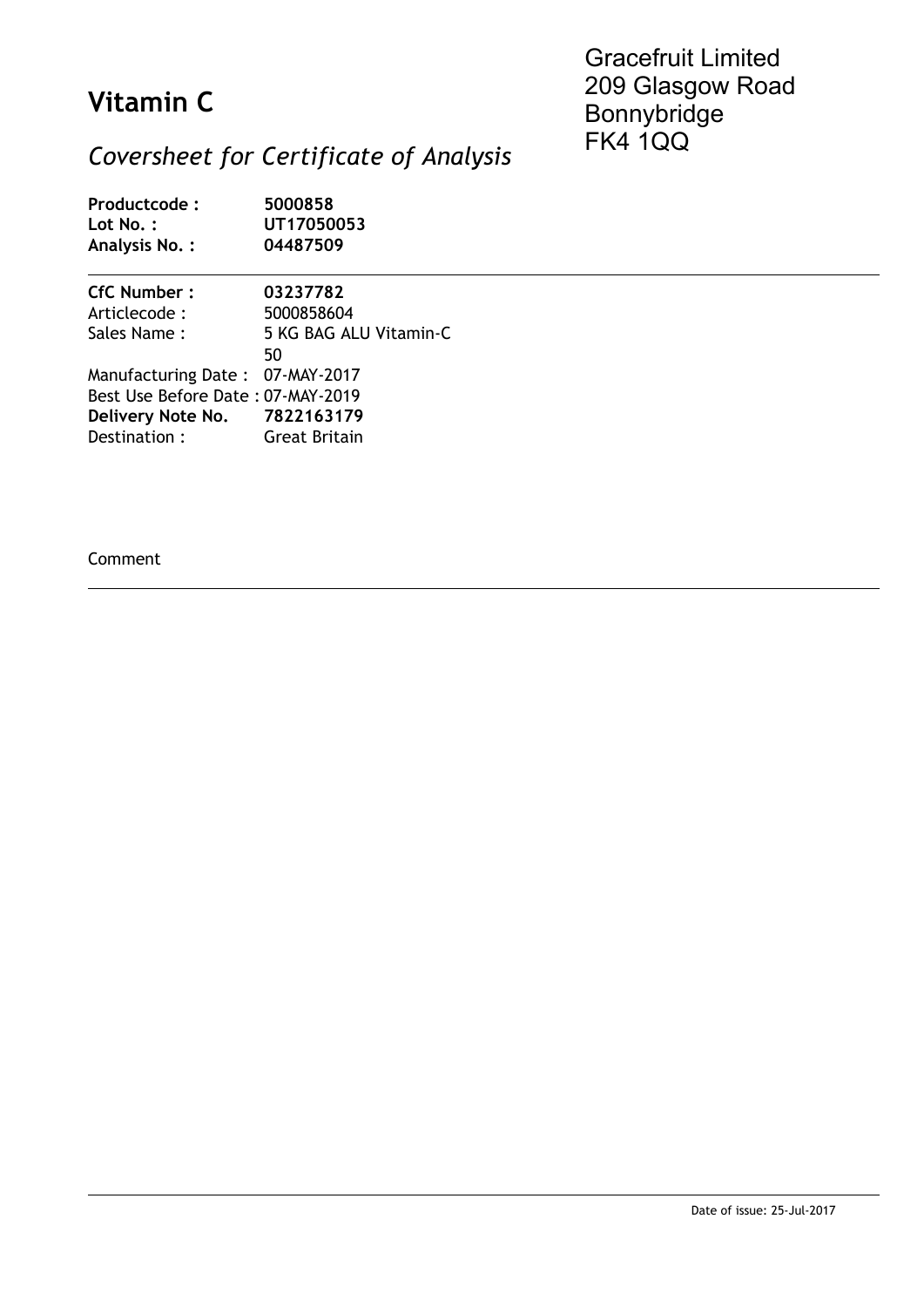## **CERTIFICATE OF ANALYSIS**

| <b>Productcode</b> | :5000858     |
|--------------------|--------------|
| Lot No.            | : UT17050053 |
| Analysis No.       | : 04487509   |

| <b>Test</b>                                  | <b>Result</b>     | Limits /<br><b>Specification</b> | Dimension /<br><b>Units</b> |
|----------------------------------------------|-------------------|----------------------------------|-----------------------------|
| <b>Appearance</b>                            |                   |                                  |                             |
| Appearance                                   | white powder      | white powder                     |                             |
| Visual inspection                            |                   | off-white powder                 |                             |
| <b>Identity</b>                              |                   |                                  |                             |
| Identity                                     | corresponds       | corresponds                      |                             |
| <b>HPLC</b>                                  |                   |                                  |                             |
| <b>Purity</b>                                |                   |                                  |                             |
| Purity                                       | 98.8              | min. 95.0                        | $\%$                        |
| <b>HPLC</b>                                  |                   |                                  |                             |
| <b>Ascorbic acid content</b>                 |                   |                                  |                             |
| Ascorbic acid content                        | 48.1              | min. 45.0                        | %                           |
| <b>HPLC</b>                                  |                   |                                  |                             |
| <b>Colour of a solution in water (10pc)</b>  |                   |                                  |                             |
| Colour                                       | almost colourless | colourless                       |                             |
| Visual inspection                            |                   | almost colourless                |                             |
| <b>Clarity of a solution in water (10pc)</b> |                   |                                  |                             |
| Clarity                                      | clear             | clear                            |                             |
| Visual inspection                            |                   |                                  |                             |
| <b>Water</b>                                 |                   |                                  |                             |
| Water                                        | 9.5               | 8.0 to 11.0                      | %                           |
| KF / USP                                     |                   |                                  |                             |
| pH of a solution in water (3pc)              |                   |                                  |                             |
| pH                                           | 9.0               | 9.0 to 10.0                      |                             |
| Ph. Eur.                                     |                   |                                  |                             |
| <b>Heavy Metals</b>                          |                   |                                  |                             |
| <b>Heavy Metals</b>                          | corresponds*      | $<$ 10                           | ppm                         |
| ICP-AES / Ph. Eur.                           |                   |                                  |                             |
| <b>Arsenic</b>                               |                   |                                  |                             |
| Arsenic                                      | corresponds*      | $\leq$                           | ppm                         |
| ICP-AES / Ph. Eur.                           |                   |                                  |                             |
| *) checked at regular intervals              |                   |                                  |                             |